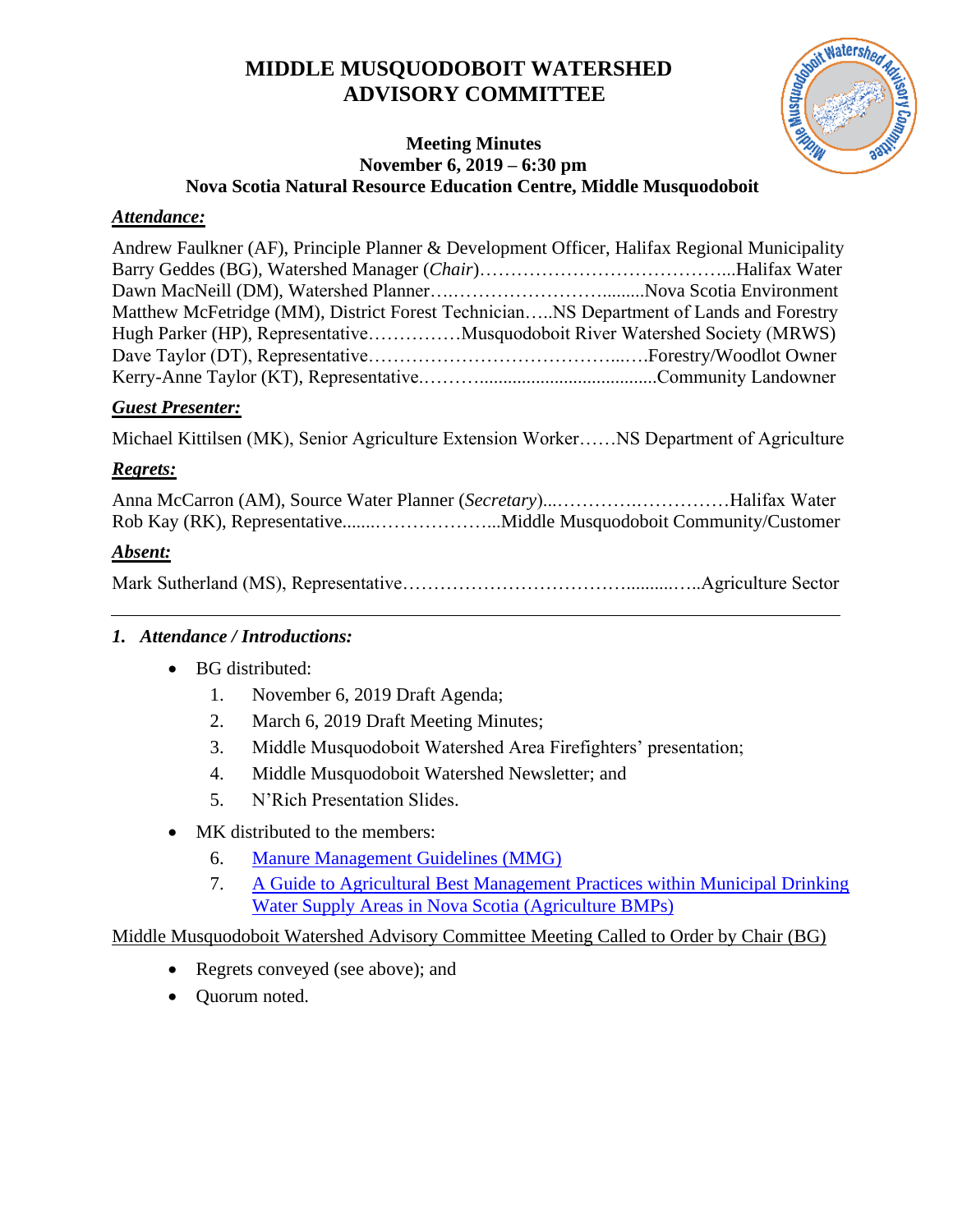# <span id="page-1-0"></span>*2. Presentation – Michael Kittilsen (MK)*

MK is a Senior Agriculture Extension Worker, tasked to aid farmers and/or find others to assist regarding land and other agriculture issues;

- previously sat on advisory boards;
- grew up as the son of a dairy farmer on pasture land situated on a river, which the cattle accessed for drinking water;
- sat on a river restoration committee involved in salmon restoration 6-7 years ago and wrote funding proposals, providing them with the ability to hire students;
- work at the [Nova Scotia Department of Agriculture \(](https://novascotia.ca/agri/)DoA) that includes working with the general public to conduct site assessments and engaging with them about farming topics;
- basing current presentation on items distributed (see distributed items [1](#page-0-0)[.6](#page-0-1) and [1.](#page-0-0)[7](#page-0-2) above);

# **Q**: *Are there fertilizer setbacks in the BMP document? (BG)*

**A**: Yes. In Appendix A. (MK)

- o Agriculture BMPs provide guidance on farming best management practices and references regulations;
	- There are two primary sets of regulations regarding farming with respect to river water; they are the *Federal Fisheries Act* and the *Environment Act*. These *Acts* essentially state that deleterious substances may not be released into a waterway; and in such an event, charges may be laid. These regulations provide the best defence against river pollution;
- o MMG;
	- the authoritative document for the province about manure: the when, where, why and how of manure applications; and the density, how much an animal will produce and storage for the year, which engineers use for reference;
	- references special land use designations that could restrict or prohibit agricultural activity; e.g., *Protected Water Area* (*PWA*) designations;
- o BG reminded the committee that Middle Musquodoboit is not a designated *PWA*;
- o DM added, there are 77 provincial municipal water supplies 25 are *PWA*s;
- o not every water supply area must have a *PWA*; it's whatever works for each community;

#### **Q**: *Where does the push for PWAs come from? (DT)*

**A**: Among the triggers initiating *PWA* development is a utility's limited capacity to conduct education or land use planning. (DM)

- o there are also municipal land use bylaws that govern what land use practices are permitted (i.e., regulations adopted by the community and Council);
- o the Agriculture BMPs Appendices and the MMG document provide detailed specifications for application and storage of commercial fertilizers, handling and setbacks from the watercourses of fertilizers, manure, pest control and chemicals of any sort that are spread on the farm; and fuel storage distances from a watercourse;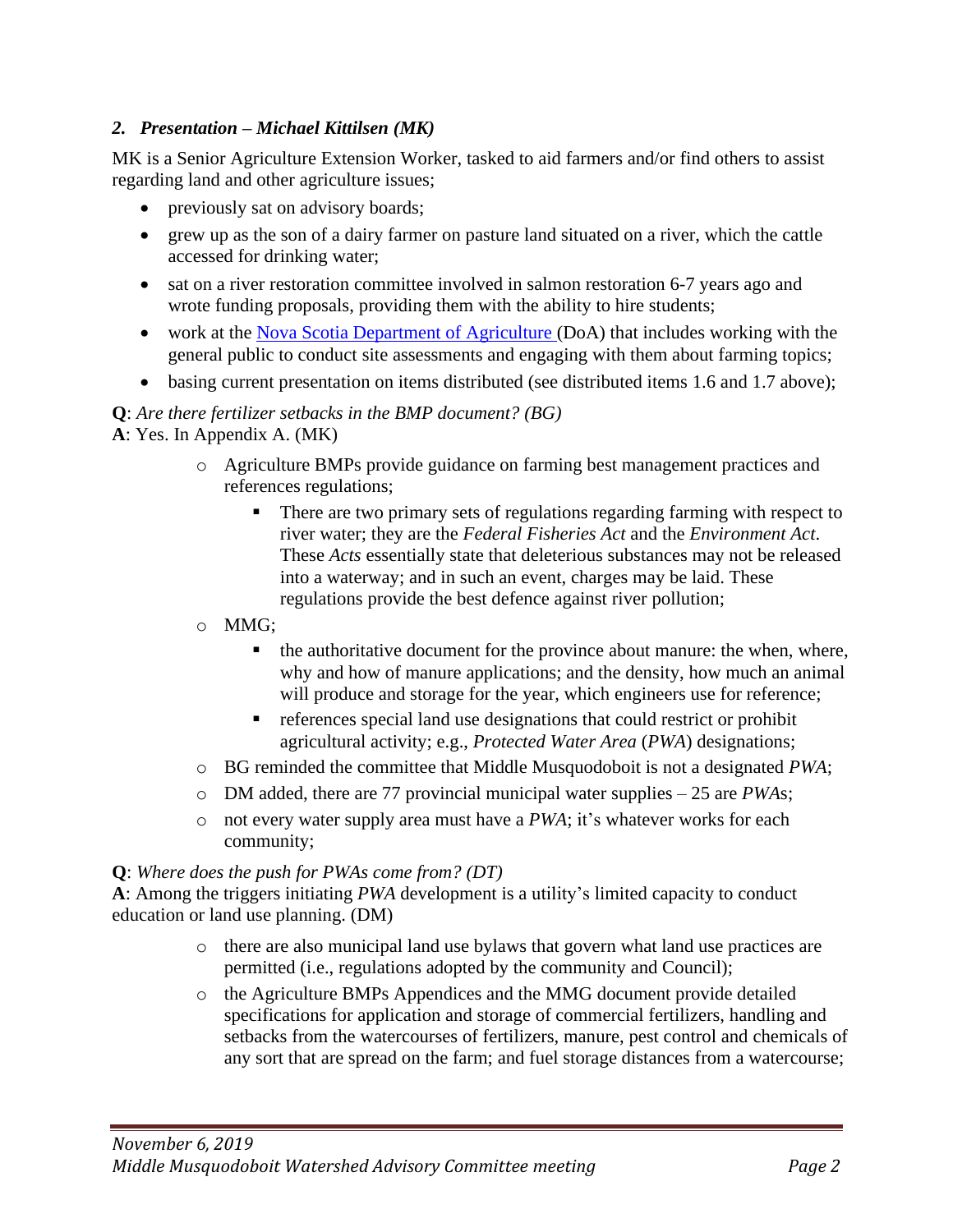**Q**: *Are there storage and/or application setbacks; e.g., chemical fertilizer storage setback limits from a brook or maximum concentration level applications near a brook? (BG)*

**A**: Yes and no. There are minimum separation distances from ditches, watercourses, wellheads and municipal water supply intakes for fuel storage and fertilizer application in the Agriculture BMPs; but no setback distances for fertilizer storage. (MK)

**Q**: *How long have the setbacks been in place? (DT)*

**A**: Since the MMGs were established in 2005-6. (MK/DM)

# **Q**: *How do you police it? (DT)*

**A**: It is not policed. It is up to the farmers and producers to review their respective BMPs. (MK). **A:** BMPs are not regulations, so they cannot be policed. However, some utilities have created *PWA*s and state in their regulations that the BMPs **must** be followed, which turns the applicable BMPs into regulations under that specific *PWA*. (DM)

**Q**: *Behind a dairy farm is a pond and a channel going into a brook; where they intersect, the water is coloured green and yellow – a hose is dripping into the brook there. (HP) In this case what is the standard procedure? Who should be contacted if it is an issue of concern? (BG)* **A**: Call me, a local rep, or Nova Scotia Environment (NSE). The NSE inspectors are permitted to go on the property. (MK)

# **Q**: *Does the Department of Agriculture have permission to go on the property? (DT)*

**A**: No. It is difficult for departments of DoA and/or NSE Environment to change what is happening. Need to work with farmers. There have been successes; e.g., rerouted a milk waste house into manure storage and spread it along with manure, which is an acceptable practice.

- water management on farms is encouraged, to direct rain or snowmelt away from manure storages and from where cattle reside – away from the farm;
- [nutrient management plans](http://www.nsfa-fane.ca/efp/wp-content/uploads/2019/09/2018NutrientManagementPlans.pdf) are very important a tool farmers use to balance the amount of fertilizer the farmer will put on the field with what the plants take up;
- not concerned about the amount of manure that is applied because the plants will take up everything – more manure is needed;
- [Environmental Farm Plan](http://www.nsfa-fane.ca/efp/) (EFP) a voluntary program for farmers NS Department of Agriculture administers the Plans – farm planners assess the air, water, soil and potential contaminants and make recommendations on how the farmer can rectify potential polluting practices.

# **Q**: *Is an Environmental Farm Plan information private? i.e., this farm has a farm plan and this one does not. (DM)*

**A**: It's a better question for one of the farm planners. (MK)

**Q:** *Could you say what percentage of farms in the watershed have an EFP? (DM)* **A**: Doubt they would entertain providing that information. It falls close to *[Freedom of](https://nslegislature.ca/sites/default/files/legc/statutes/freedom%20of%20information%20and%20protection%20of%20privacy.pdf)  [Information and Protection of Privacy Act.](https://nslegislature.ca/sites/default/files/legc/statutes/freedom%20of%20information%20and%20protection%20of%20privacy.pdf)* (MK)

#### **Q**: *Are specifically-named farmers doing EFPs? (DT)*

A: Some farmers conduct a **biodiversity** plan, which is not the same as an EFP. (DM/MK)

• Under Livestock Production we encourage farmers to fence off cattle from watercourses;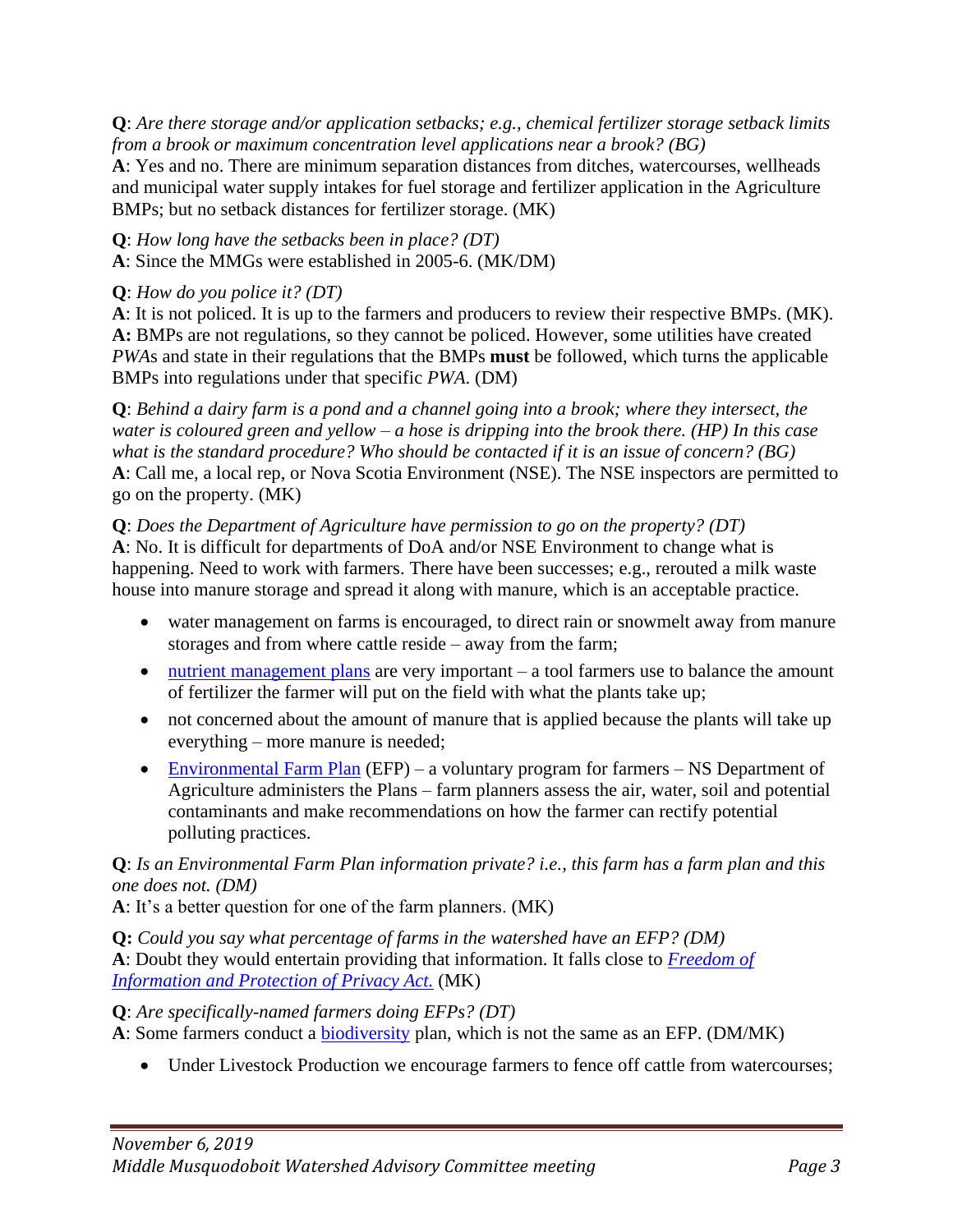- o two programs are bank stabilization and stream crossings, which cost approximately \$40-\$50 thousand to implement;
- o provide a clean crossing i.e., a designed bridge or designed culvert inspected by NSE;

# **Q**: *Are they allowed to have a hard crossing, such as rocks in the river? (HP)*

**A**: Yes. Although that might be considered a watercourse alteration, which would require a permit. Nothing stops a farmer from having any kind of crossing across a river. (DM/MK)

**Q**: *Would DoA entertain providing additional funding for extra precautionary environmental measures? (BG)*

**A**: The funding we have for farmers is cost-shared – 60% provincial and 40% federal. The farmer fronts the money and gets about 25% of the cost to do the project back. (MK)

# **Q**: *Are the funds evenly spread across the county or province? (BG)*

**A**: It is first come first served. Most important is the ranking of items that farmers indicate when applying for money. They must check off a list of specific items. If they are in a drinking water supply area, they are given higher priority. Another example is fuel storage, which rates higher than tile drainage. The farmer who checks off fuel storage is more likely to get funding than the farmer who checked off tile drainage. (MK)

**Q**: *Do the farmers know this? (BG)*

**A**: No. But they must fill out the form, and the department analyses those. (MK)

#### **Q**: *Is being aware that their funding could be bumped up, based on specific needs, something that should be indicated? (HP)*

**A**: Tile drainage ranks higher from the farmer's perspective, because it assists the farmer in getting crops in sooner, which provides a monetary incentive for the farmer to go after what will benefit their bottom line the best rather than what might be better for the environment.

**Comment**: Reminds DT of the Forest Stewardship Council program. When people became aware of the ranking order, they would put the higher ranking down whether it was true or not.

*Q: Do you verify the farmer's application?* (DM)

**A:** We take their word for it, but we know where they are.

**Comment:** We can provide GIS files regarding where *PWA*s are, which would provide a simple verification. (BG)

**Comment:** If they know the opportunity to get funding is higher in a watershed area, then perhaps more people will apply for funding. (DM/BG)

**Q:** *Barbed wire across a watercourse is a hazard to navigation. Do you make farmers aware that navigable waters are not private land?* **A**: NSTIR is responsible for navigation.

**Q**: *Is bank stabilization and keeping livestock out of streams part of the funding? (DM)*

**A**: Yes. Funding is available to keep livestock out of streams. Buffers, fencing and a solar system and nose pumps to get water to cattle without disrupting watercourses are also eligible. (MK)

**Q**: *What is the funding process?* (HP)

**A**: Maximum 25% of the funding will be returned. Two intake opportunities to submit applications; in spring and fall. Submit a simple application to the DoA with tombstone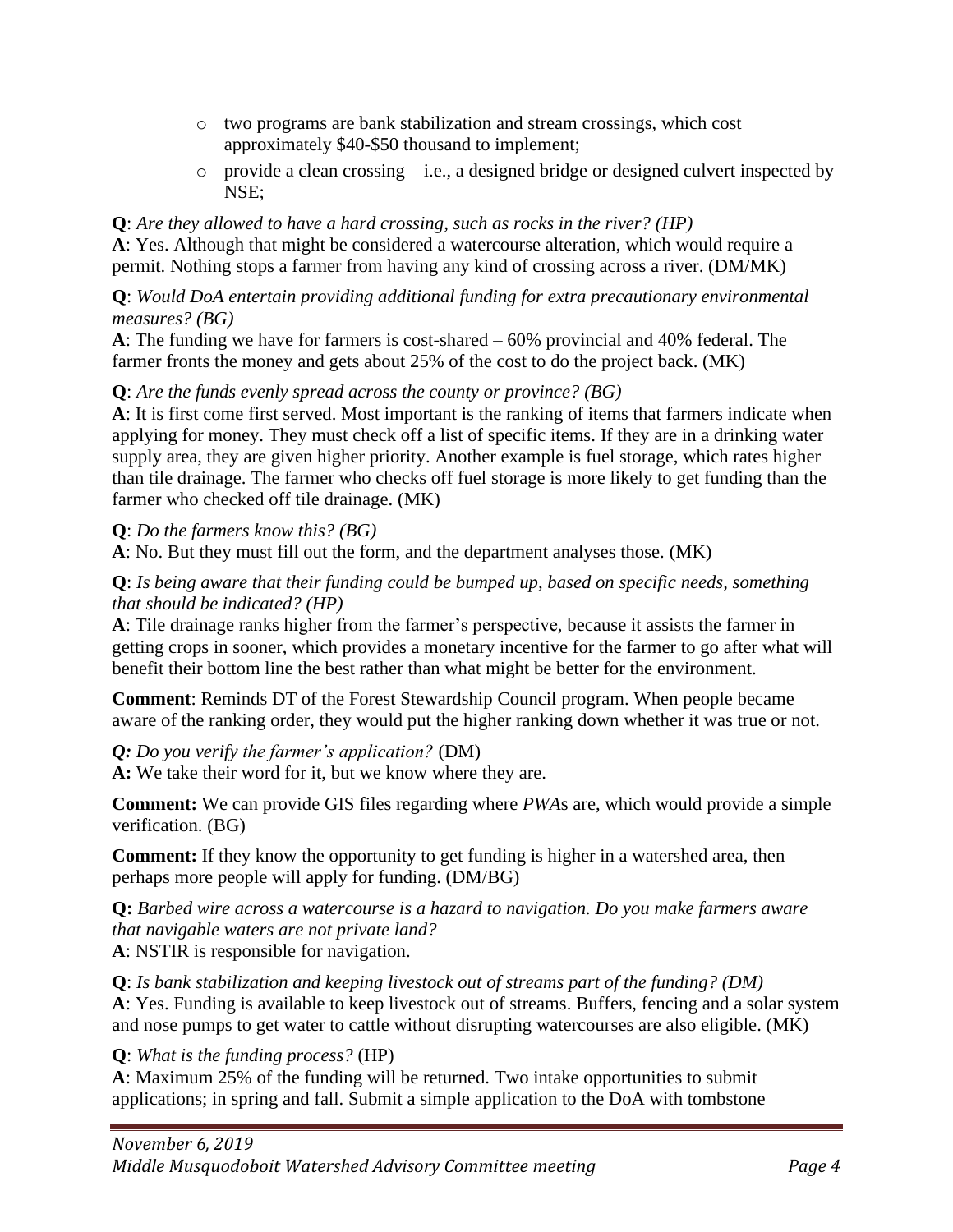information – how much and what they farm with address etc. In a couple of months there is a response regarding the approval. If approved, they get a cheque back after receipts are submitted.

**Q**: *Let's say I put in for tile drainage in a PWA and someone else puts in for a water crossing in a non-PWA? (BG)*

**A**: Good question. (MK)

**Q:** *Is there funding available to help farmers practice BMPs that mitigate environmental impacts? (BG)*

**A**: No

**Comment:** Through our sampling program, we learned that our newly improved water supply treatment plant could not sufficiently remove nitrates. The problem arose from the timing of spreading manure on the field and the subflow, such that not enough plants were available to uptake the fertilizer nutrients when planted in corn, but when planted in legumes there was better uptake.

**Q:** *Could funding for water quality testing be provided to help overcome those challenges? (BG)* **A**: Consult the MMG. (MK)

**A**: Consult the Agricultural BMPs. (DM)

**Q**: *Does DoA have staff expertise to help engineer and cost a stream restoration program? (HP)* **A**: For near-storage programs, yes, but not for bank stabilization. (MK)

**Q**: *Have you ever worked in conjunction with another program; e.g. Adopt a Stream?* (BG) **A**: Yes. We work with other programs if it is not another government funding source (Federal or Provincial but not sure of Municipal) and AaS is not a government source.

**Comment:** BG sees this as an opportunity for utilities to acquire funding; so long as it is not considered a municipal government.

# **Action: MK will investigate whether a utility (Halifax Water) would be eligible for funding.**

#### **Q**: *Do nutrient plans or EFPs get audited? (BG)*

**A**: No they are not audited. The Nutrient Management Plans and Environmental Farm Plans are good for five years and must be renewed. In order to access any of that funding for soil and water conservation type projects; i.e., near storage, fuel storage or anything that can contaminate soil, water or air must have an EFP and must include in their application the appendix of their approved EFP. The EFP is not auditable.

**Q**: *If they didn't identify as something they should do, would they still be eligible for funding?* **A**: It is unlikely it wouldn't be identified. The group is very thorough and knowledgeable.

**Q**: *Halifax Water had a booth with a picture of cattle in the water. Do you have anything that is palatable to people who are against the idea that cattle shouldn't be in the water. (HP/BG)* **A**: I have. It is an education process. (MK)

**Q**: *Do you have neutral products that could be used for water groups and others to use? (BG)* **A**: Not that I know of. (MK)

*MK was thanked for his presentation and he left the meeting.*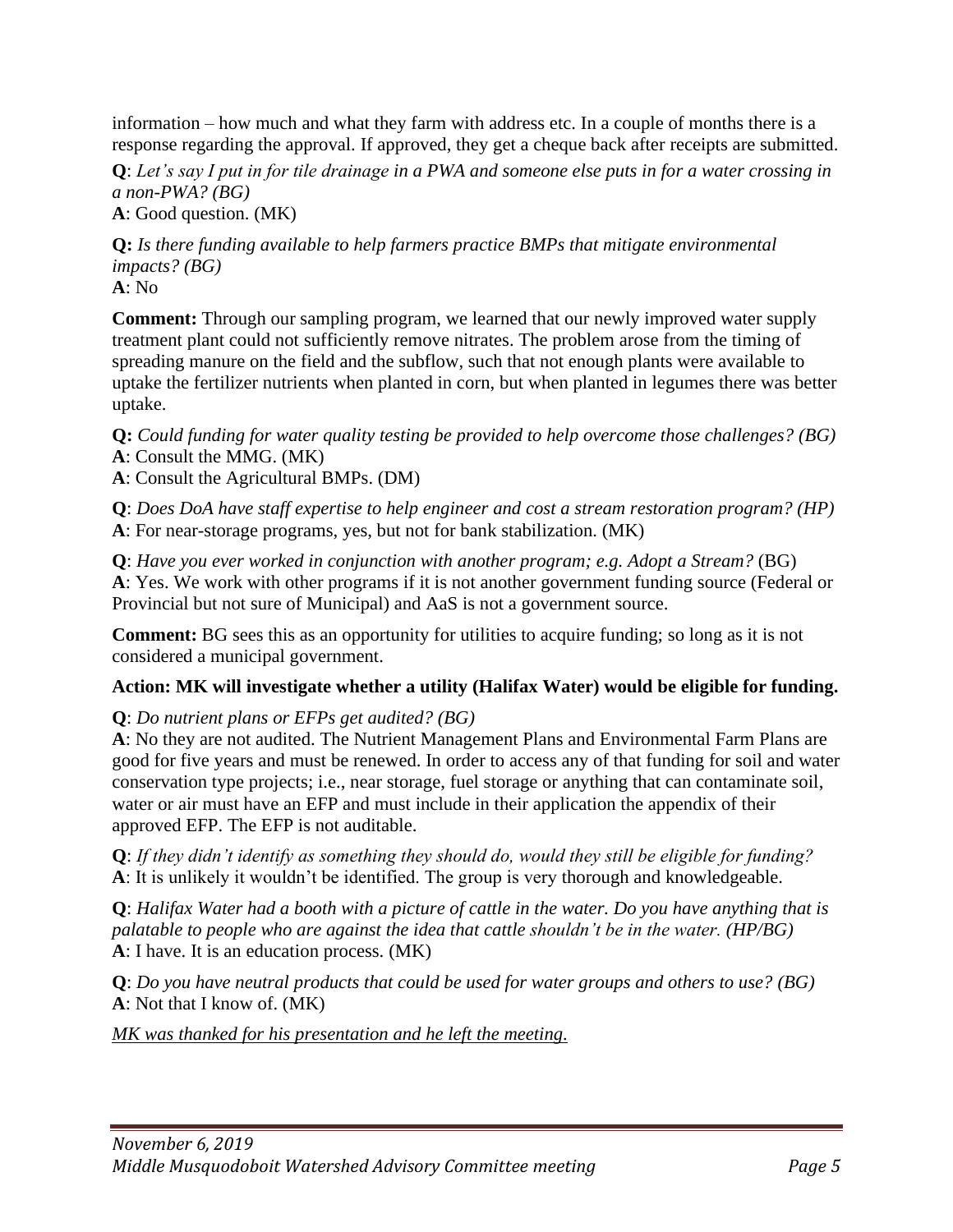| Discussion/questions about presentation outcomes:                                                                                                                                                               | <b>Action</b>       |
|-----------------------------------------------------------------------------------------------------------------------------------------------------------------------------------------------------------------|---------------------|
| If the DoA are giving priority to drinking water supply areas, why are they<br>$\bullet$<br>not sharing the information with farmers if more funding could be provided<br>to them in such areas?                |                     |
| There seems to be a great opportunity for the advisory Committee to<br>٠<br>improve environmental protection within a water supply area by sharing<br>information with farmers that there is money to be had.   |                     |
| Propose sending a letter to DoA citing the presentation and asking if there<br>٠<br>is room for environmental education; e.g., suggest informing farmers about<br>the watershed area and funding opportunities. |                     |
| Is there a difference between being in a PWA or a municipal water supply<br>٠<br>with respect to funding priorities?                                                                                            |                     |
| MS has applied for funding before. Perhaps the first step is to ask MS to<br>$\bullet$<br>shed some light on the processes.                                                                                     |                     |
| Need to clarify whether the EFP may be audited or whether the project<br>٠<br>receiving funding may be audited, or whether anything is audited.                                                                 |                     |
| Do they use up all the money in the spring or hold back some of the funds<br>for the fall? This may impact when to apply for funding.                                                                           |                     |
| Action: Determine what avenues are there for farmers to know of funding<br>opportunities and how they are prioritized with respect to the environment.                                                          | AM/BG/<br><b>MS</b> |
| Action: Contact DoA to clarify whether EFPs or their projects are audited.                                                                                                                                      | AM/BG/              |
| 3. Approval of March 6 Meeting Minutes:                                                                                                                                                                         | <b>MS</b>           |
| Second set of Q and A's page 5: "Guarantees that cattle will not be in the<br>$\bullet$                                                                                                                         |                     |
| brooks again". Reword to make clear that this means only on MS' property                                                                                                                                        |                     |
| DT moved to approve Minutes as amended, seconded by KT; all in favour.                                                                                                                                          |                     |
| <b>Old Business:</b><br>4.                                                                                                                                                                                      |                     |
| <b>Emergency Preparedness:</b><br>a.                                                                                                                                                                            |                     |
| Update on Middle Musquodoboit and Area Firefighters Presentation<br>i.                                                                                                                                          |                     |
| AM presented at the Middle Musquodoboit Firefighters meeting on<br>Wednesday March 27 in their Fire Hall (see handout 1.4);                                                                                     |                     |
| Approximately 25 people attended, including members from<br>$\circ$<br>neighbouring firefighter associations;                                                                                                   |                     |
| AM left a 48"x36" map of the watershed area (page 6 of<br>$\circ$<br>presentation) and a 24"x18" map of the service areas (page 8 of<br>presentation) to post in the Middle Musquodoboit fire station;          |                     |
| Laminated 8" x 10" maps of the watershed area were given out as<br>$\circ$<br>well to members to have in their trucks;                                                                                          |                     |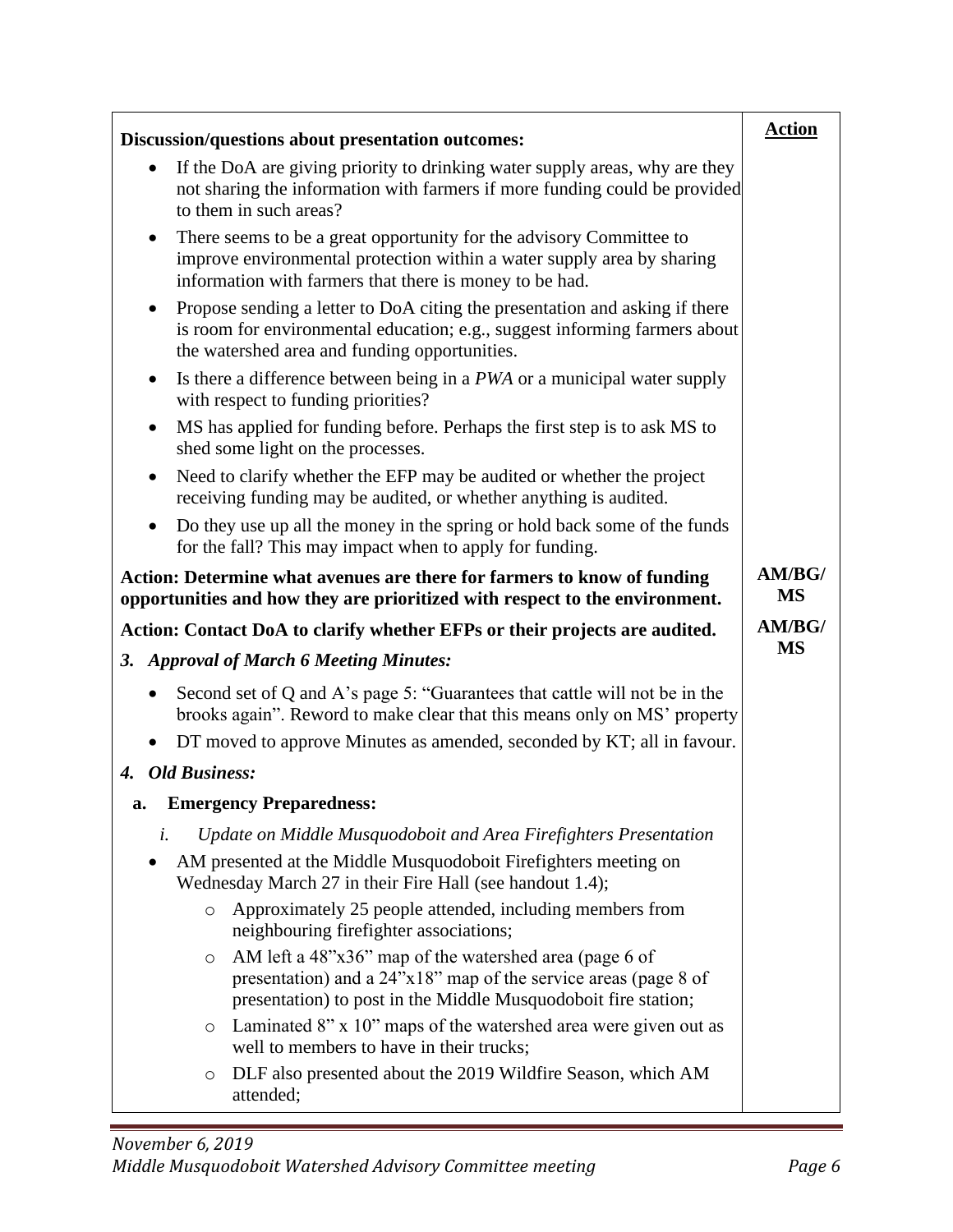| A very important outcome of the meeting was Rob Kay's offer to volunteer<br>his services as a customer rep on the Middle Musquodoboit Watershed<br>Advisory Committee.                                                                                                                                 | <b>Action</b> |
|--------------------------------------------------------------------------------------------------------------------------------------------------------------------------------------------------------------------------------------------------------------------------------------------------------|---------------|
| Welcome and thank you Rob!                                                                                                                                                                                                                                                                             |               |
| <b>Action: Remove item from agenda.</b>                                                                                                                                                                                                                                                                | AM            |
| <b>Education and Awareness:</b><br>b.                                                                                                                                                                                                                                                                  |               |
| Signage:<br>i.                                                                                                                                                                                                                                                                                         |               |
| From AM's notes, BG updated the MMWAC on the status of the<br>$\bullet$<br>remaining two $(2)$ (of five $(5)$ ) signs to be placed in the watershed area:                                                                                                                                              |               |
| Sign 1:                                                                                                                                                                                                                                                                                                |               |
| AM visited the landowner at 8442 Moose River Road (Lindsay<br>$\circ$<br>Lake) about placing a sign next to the fire hydrant in the right of<br>way next to his property. He said he was fairly certain it would be<br>OK to place the sign there as long as it doesn't obstruct his view too<br>much. |               |
| o He also recommended contacting his neighbour about placing the<br>sign there, which has not yet been done.                                                                                                                                                                                           |               |
| Sign 2: Upper Musquodoboit (bottom of Stuart Hill);                                                                                                                                                                                                                                                    |               |
| NSPI has stopped responding to the request to place a sign adjacent<br>$\circ$<br>to their property, so another site has been proposed;                                                                                                                                                                |               |
| Through Google Maps and a physical ground search, another site<br>$\circ$<br>that falls on Crown Land at 8385 Highway 224 Upper<br>Musquodoboit is being considered;                                                                                                                                   |               |
| AM contacted MM requesting permission to place a sign there;<br>$\circ$                                                                                                                                                                                                                                |               |
| At last check-in with MM on October 7, the request was still being<br>$\circ$<br>reviewed by the province's Land Administration Coordinator;                                                                                                                                                           |               |
| further discussion is necessary to refine the location since it appears<br>$\circ$<br>to be next to a steep bank, near a wetland and beside the trail; and                                                                                                                                             |               |
| this sign proposed to be installed at the same time as the one on<br>Moose River Road will be, to save on installation costs.                                                                                                                                                                          |               |
| Action: Continue to work on installing the last of the Middle Musquodoboit<br>Watershed Area signs in the watershed area.                                                                                                                                                                              | AM            |
| Newsletter/Outreach Opportunities (BG read AM's notes):<br>ii.                                                                                                                                                                                                                                         |               |
| A Newsletter was created in time for the Halifax County Exhibition (see<br>$\bullet$<br>item 1.4. above) and was/may be distributed through the following means:                                                                                                                                       |               |
| distributed via Canada Post admail to residents throughout the<br>$\circ$<br>watershed and included at the Exhibition display;                                                                                                                                                                         |               |
| including the Newsletter in customers' bills was deemed to be<br>$\circ$<br>feasible by Halifax Water Customer Service. This will be targeted<br>for the next billing cycle; and                                                                                                                       |               |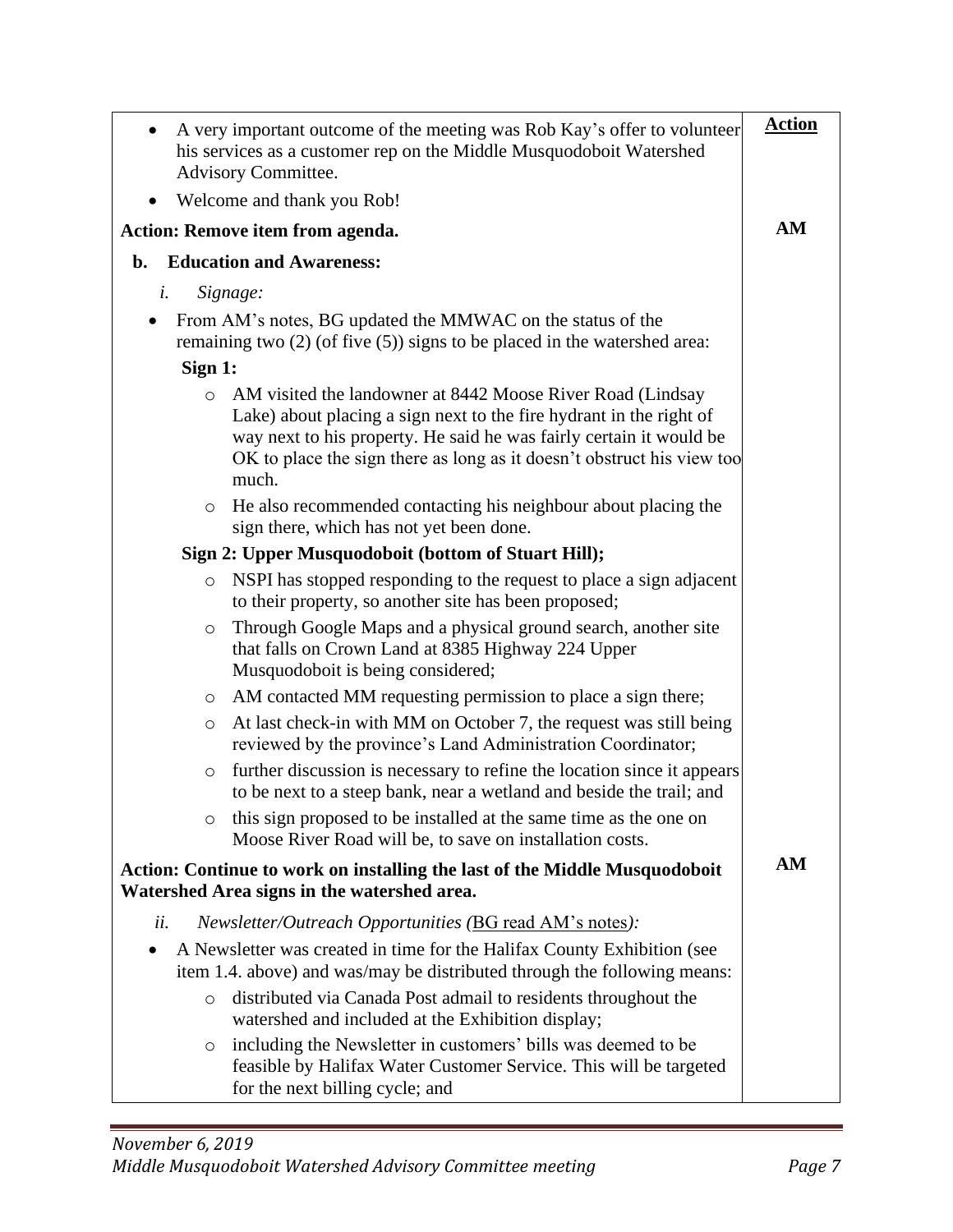| Committee members are encouraged to distribute Newsletters and<br>$\circ$<br>in strategic locations for pick up; e.g., Reid's Restaurant.                                                                                  | <b>Action</b>   |
|----------------------------------------------------------------------------------------------------------------------------------------------------------------------------------------------------------------------------|-----------------|
| Create newsletter to distribute through bills and at exhibition booth.                                                                                                                                                     | Complete        |
| Logo Design Contest - Adopt-a-Watershed Awareness Program Design<br>iii.                                                                                                                                                   |                 |
| discussed branding with Halifax Water communications group;                                                                                                                                                                |                 |
| Send two or three mock-ups of the logo for MMWAC comment.                                                                                                                                                                  | <b>Complete</b> |
| Create a plan for how to use the drawings for the booth.                                                                                                                                                                   | <b>Complete</b> |
| Create two or three logos for MMWAC approval before August.                                                                                                                                                                | Complete        |
| Send message to teachers indicating we would like to put select drawings on<br>display as a thank you to students for creating the pictures                                                                                | Complete        |
| <b>Action: Remove from Agenda.</b>                                                                                                                                                                                         | AM              |
| Open House or Booth at Halifax Exhibition<br>iv.                                                                                                                                                                           |                 |
| AM to investigate getting a booth.                                                                                                                                                                                         | Complete        |
| Comments/questions arising from Booth displayed August 16 and 17:                                                                                                                                                          |                 |
| Wednesday to Friday provides better exposure than the weekend for<br>$\circ$<br>an exhibition booth display;                                                                                                               |                 |
| Questions arising from booth visitors:<br>$\circ$                                                                                                                                                                          |                 |
| Do sod farms impact water supply?                                                                                                                                                                                          |                 |
| We sample (water quality) but don't specifically target sod. More sod on<br>the southern part but have since moved upstream;                                                                                               |                 |
| $Q$ : Are sod farming industries required to adhere to the Agricultural BMPs? (DT)<br>A: Need to ask DoA where sod farms sit regarding BMPs and invite a sod<br>industry rep to make a presentation to the committee. (BG) |                 |
| Action: Invite the sod farming community to talk about their industry at one<br>of our meetings.                                                                                                                           | <b>AM/BG</b>    |
| Action: BG will find out where sod farming sits regarding Agricultural<br>BMP <sub>s</sub> .                                                                                                                               | <b>BG</b>       |
| Will Halifax Water be placing restrictions in the watershed?                                                                                                                                                               |                 |
| <b>Q</b> : Should we explain to the public what regulations are in place now? (BG)                                                                                                                                         |                 |
| $Q$ : Should we explain what HRM bylaws are in place with respect to the water<br><i>supply?</i> (DM to AF)                                                                                                                |                 |
| Action: Defer these topic discussions to next meeting.                                                                                                                                                                     | AM              |
| At next booth:                                                                                                                                                                                                             |                 |
| create awareness about other issues besides land use planning;<br>O                                                                                                                                                        |                 |
| volunteers to make the topic clear $-$ we are there to discuss source<br>$\circ$<br>water protection issues, not fees or tax issues;                                                                                       |                 |
| have more direction for volunteers on how to use the "fish tank".<br>$\circ$                                                                                                                                               |                 |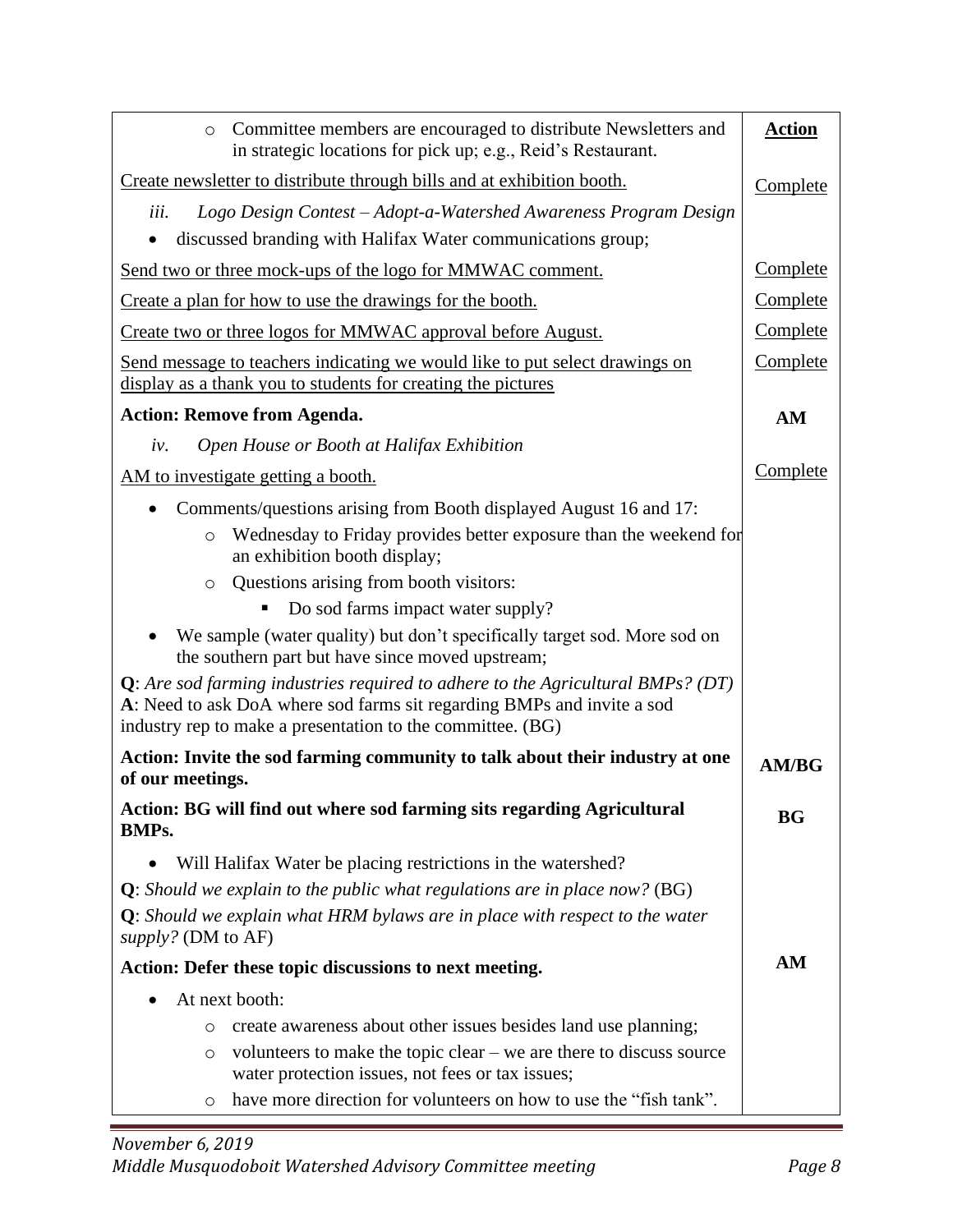| <b>Terms of Reference (ToR):</b><br>c.                                                                                                                                                                         | <b>Action</b> |
|----------------------------------------------------------------------------------------------------------------------------------------------------------------------------------------------------------------|---------------|
| i.<br>Community (Customer)/Landowner representative:                                                                                                                                                           |               |
| Rob Kay has agreed to serve on the MMWAC as a customer representative<br>on the Committee;                                                                                                                     |               |
| <b>Livestock Access to Watercourses Impact</b><br>d.                                                                                                                                                           |               |
| NSSA NSLC Adopt-a-Stream (AaS) Project Update (HP)<br>i.                                                                                                                                                       |               |
| On June 5, Adopt-a-Stream (AaS) staff visited 4 sites of interest on<br>Lindsay Brook along with HP, MS and another local farmer including:                                                                    |               |
| a broken culvert site;<br>$\circ$                                                                                                                                                                              |               |
| streambank erosion along a walking path;<br>O                                                                                                                                                                  |               |
| Ditch Brook;<br>$\circ$                                                                                                                                                                                        |               |
| Higginsville Bridge (where cows drank from stream).<br>O                                                                                                                                                       |               |
| AaS is studying conceptual plans for the following:                                                                                                                                                            |               |
| <b>Higginsville Bridge:</b><br>$\circ$                                                                                                                                                                         |               |
| AaS considers this to be a good candidate for restoration;<br>٠                                                                                                                                                |               |
| they will return to do some measurements;<br>ш                                                                                                                                                                 |               |
| everyone is on board and seems to think it is an easy fix,<br>٠                                                                                                                                                |               |
| besides some possible issues putting trees on the bank;                                                                                                                                                        |               |
| <b>Ditch Brook:</b><br>$\circ$                                                                                                                                                                                 |               |
| most complicated of all sites;<br>п                                                                                                                                                                            |               |
| it is a ditch between two fields, created by farmers "back in<br>Е<br>the day", to drain water off the fields;                                                                                                 |               |
| there may be insufficient flow to divert into Ditch Brook;<br>п                                                                                                                                                |               |
| potential for about a mile of original stream habitat that<br>п<br>would add value to brook salmon if restored;                                                                                                |               |
| HP investigating how to restore intermittent streams;<br>п                                                                                                                                                     |               |
| HP contacted a hydrologist about different diversion<br>techniques; might require some engineering work;                                                                                                       |               |
| Otherwise, MS wants to direct the drainage toward the<br>П<br>brook below Higginsville Road and fill in the void;                                                                                              |               |
| MS will investigate funding opportunities available through<br>Е<br>the Canadian Agricultural Partnership (CAP);                                                                                               |               |
| HP and MS to conduct further site visits and discuss costs<br>П<br>and values to include in AaS funding application;                                                                                           |               |
| $Q: Do$ you need approval to discharge into a watercourse? (AF)<br>A: Depends: deleterious substances, yes; just surface water, no. (DM/BG)                                                                    |               |
| <b>Q</b> : Any more information the Musquodoboit River Watershed Society requires<br>from the committee for this project? (BG)<br>A: No, but good to know the DoA funding options from MK's presentation. (HP) |               |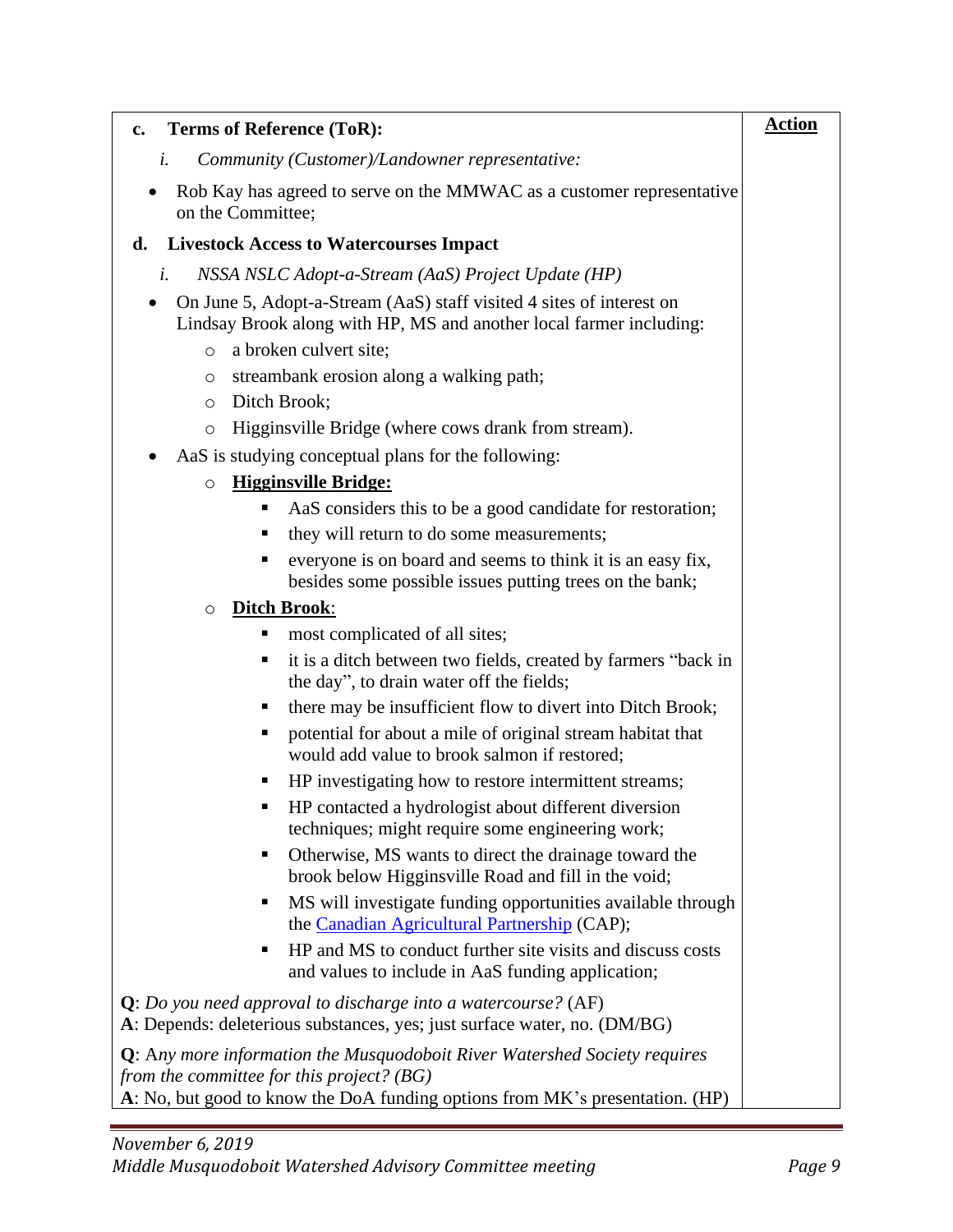| Assess how Halifax Water promotes Middle Musquodoboit AaS project activities                                                                                                                                                                                                                                                                          | <b>Action</b> |
|-------------------------------------------------------------------------------------------------------------------------------------------------------------------------------------------------------------------------------------------------------------------------------------------------------------------------------------------------------|---------------|
| at the exhibition booth.                                                                                                                                                                                                                                                                                                                              | Moot          |
| Tour of Water Supply Plant and View of Intake:<br>e.                                                                                                                                                                                                                                                                                                  |               |
| 3:00 pm works for the Committee                                                                                                                                                                                                                                                                                                                       |               |
| Action: Send out a Doodle Poll to determine tour date after new committee<br>member is chosen.                                                                                                                                                                                                                                                        | AM            |
| <b>Agriculture Regulations</b><br>f.                                                                                                                                                                                                                                                                                                                  |               |
| See notes at Item 2: <i>Presentation – Michael Kittilsen</i> $(MK)$ above.                                                                                                                                                                                                                                                                            |               |
| 5. New Business:                                                                                                                                                                                                                                                                                                                                      |               |
| <b>Atlantic Gold Activities at Moose River</b><br>a.                                                                                                                                                                                                                                                                                                  |               |
| Although the Gold Mine itself falls outside the Committee's mandate, there<br>٠<br>is concern with paving of and truck traffic implications on Moose River<br>Road, which does fall within the Committee's scope;                                                                                                                                     |               |
| HP attended a meeting about the mine in Sherbrooke and learned<br>$\circ$<br>more about its potential impacts, such as air particles;                                                                                                                                                                                                                 |               |
| Still waiting on authorities' response regarding this concern;                                                                                                                                                                                                                                                                                        |               |
| HP asked authorities whether they would be testing the excess<br>$\circ$<br>quarry rock used to pave the road, for potential contaminates;                                                                                                                                                                                                            |               |
| NSE responded via email stating that the quarry rock<br>geochemistry and local bedrock was of similar quality.<br>Aluminum was lower than the background data for the area<br>and the quarry rock was found to be non-acid generating.<br>After reviewing the data, NSE granted permission to<br>Atlantic Gold to use this material to pave the road; |               |
| need to be cognisant about road runoff; HP recommends sampling<br>$\circ$<br>the water at the Moose River Rd. bailey bridge for baseline;                                                                                                                                                                                                             |               |
| Halifax Water samples for metals at Elmsvale bridge and<br>the whole suite of potential contaminants below the bridge,<br>providing baseline; (BG)                                                                                                                                                                                                    |               |
| cyanide trucks travel over the bridge by the water supply plant;<br>$\circ$                                                                                                                                                                                                                                                                           |               |
| Halifax Water met with the mining company about that; the<br>cyanide is in briquette form; if it goes in the water it can be<br>retrieved; (BG)                                                                                                                                                                                                       |               |
| keeping things in perspective – consider how many oil<br>ш<br>trucks travel over that bridge and how little control we have<br>to remove any oil getting into the water vs cyanide<br>briquettes, which can be removed;                                                                                                                               |               |
| Halifax Water would quickly see changes in the water quality;                                                                                                                                                                                                                                                                                         |               |
| <b>Source Water Protection Report Action Items</b><br>b.                                                                                                                                                                                                                                                                                              |               |